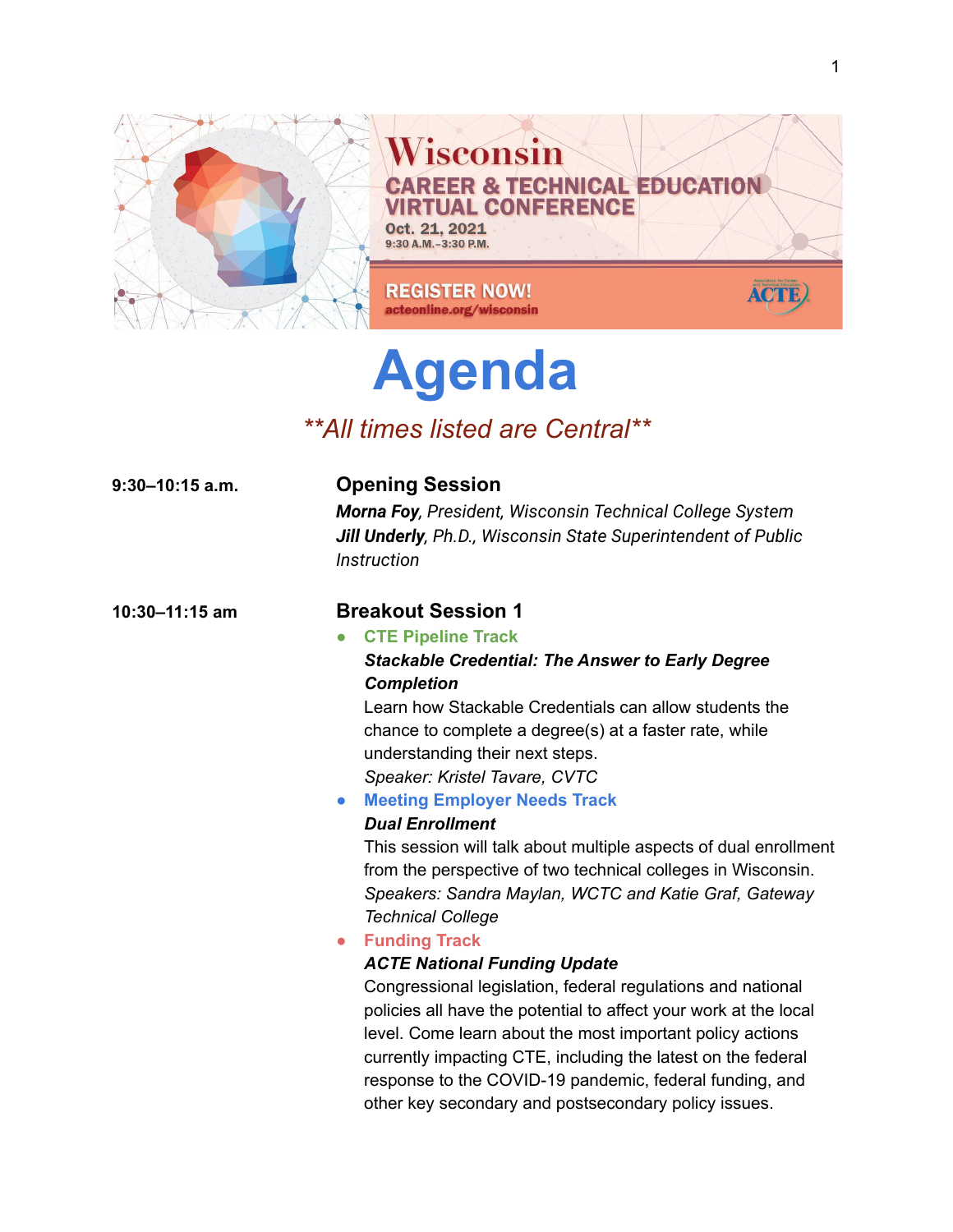*Speaker:* Alisha Hyslop, Senior Director, Public Policy, ACTE

#### **● DEI Track**

# *Instruction Equity 101: A Viable Approach to Closing Opportunity Gaps*

It is critical that students have access to a high-quality education. This session will provide a general overview of education equity and inclusive practices in the classroom to close opportunity gaps. The presenter will give explicit examples and strategies of instructional equity and how to achieve it with diverse learners.

*Speaker: Dr. Roger Cleveland, President, Millennium Learning Concepts Educational Consulting Company*

#### **11:30 a.m.–12:15 p.m. Breakout Session 2**

# **● CTE Pipeline Track**

*Dual Enrollment Dashboard: Let the Data Tell the Story* Join us as we present a statewide version of the newly created dual enrollment dashboard. We will share how it can be utilized by the 16 technical colleges and their high school partners to tell the success story of dual enrollment in Wisconsin.

*Speakers: Ann Westrich and Ben Konruff, Wisconsin Technical College System*

#### **● Meeting Employer Needs Track**

# *Wisconsin Registered Apprenticeship State Expansion Grants*

The Department of Workforce Development, Bureau of Apprenticeship Standards was awarded a \$9 million grant to support the continued expansion of Wisconsin Apprenticeship. The State Apprenticeship Expansion (SAE 2020) grant partners with the Wisconsin Technical College System to increase credentials, certificates, degree attainment, and career pathways from apprenticeship related instruction. The grant is to create an environment that is flexible and continues to add innovation with more accessibility to career seekers and employers. Outreach and partnership with school districts is important to promote apprenticeship and develop stronger alignment to expand existing Youth Apprenticeship programming and to increase the connection between Youth and Registered Apprenticeship.

*Speakers: Becky Kikkert and Renee Lushaj, Wisconsin Department of Workforce Development; Jenny Wagner, Wisconsin Technical College System*

**● Funding Track**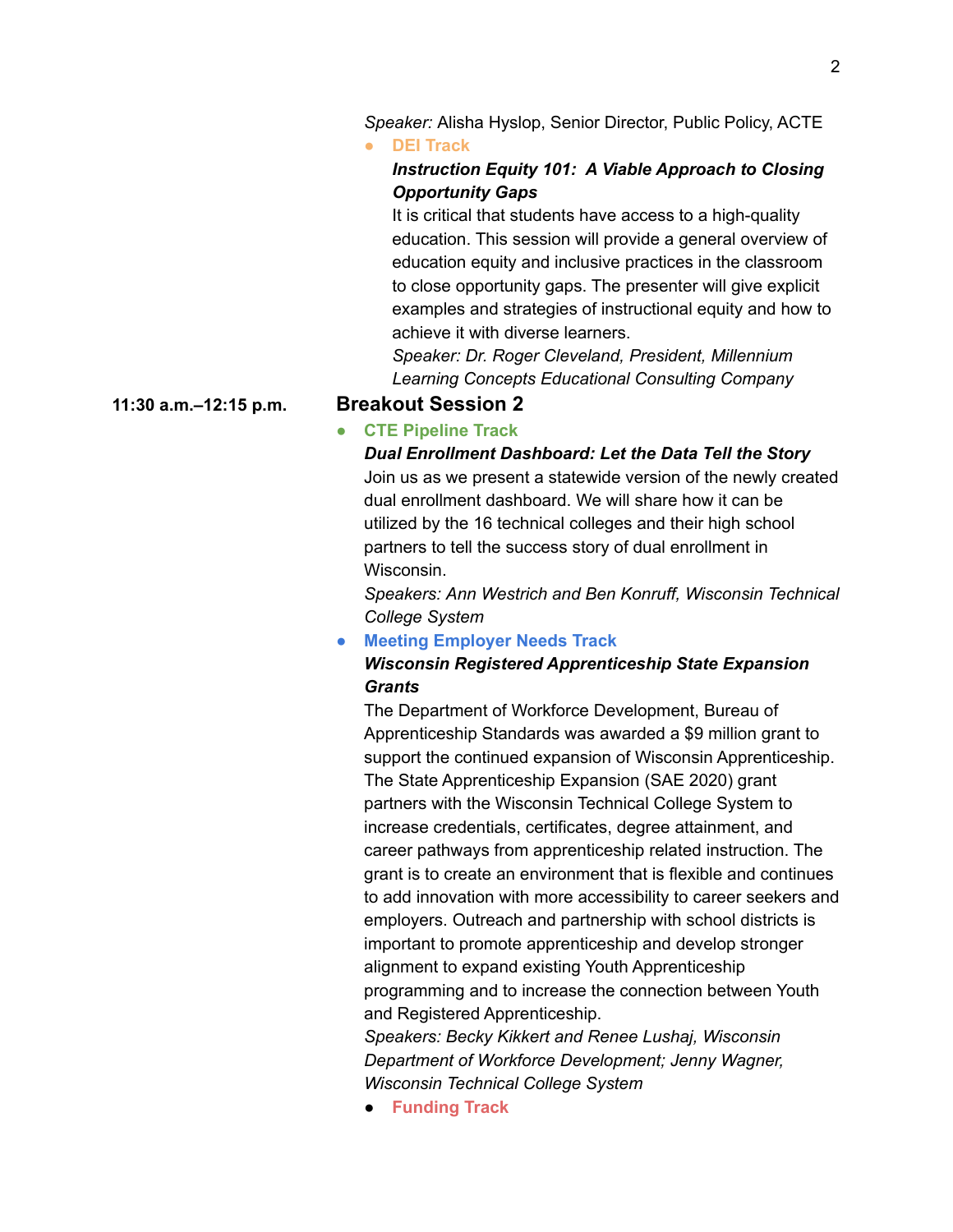# *YouthBuild: When We Build Good Things, They End Up Building Us*

The Career and College Academy was awarded a federal YouthBuild grant and is presently building a home for a family that would not qualify for traditional home loan. This presentation will share the Career and College Academy's story on how being awarded a federal grant has allowed them to provide marginalized students with access to workforce development, industry-recognized certifications, Youth Apprenticeships, life skills, and more.

*Speakers: Chris Trottier, Elkhorn Area School District and Kelly Demerath, Career and College Academy*

#### **● DEI Track**

# *How Did They Find Us? Underrepresented Student Stories of Finding CTE*

It is becoming increasingly important to understand the culturally significant factors that influence a student's decision to attend postsecondary CTE programs. Attendees will learn about the cultural, socioeconomic, and viewpoint diversity that influence the choices of underrepresented populations. This session will also explore the perceptions of "college" and how one defines college as a barrier to postsecondary choices. The influencers on Native American and rural populations will be explored through student voices and those that advise and mentor them. Attendees will discuss strategies to better comprehend the barriers and influencers of underrepresented populations in order to effectively serve and support them.

*Speakers: Matt Simoneau and Dan Kovach, University of Wisconsin-Stout*

### **1:00–1:45 p.m. Breakout Session 3**

**● CTE Pipeline Track**

# *Bringing it All Together: Synthesize the Myriad of College and Career Readiness Initiatives into One Seamless Plan!*

Wisconsin has rolled out many new and exciting college and career readiness initiatives over the past few years. However, it can be hard to understand how it all fits together. This session will help CTE educators understand how career-based learning experiences, academic and career planning and career pathways are all designed to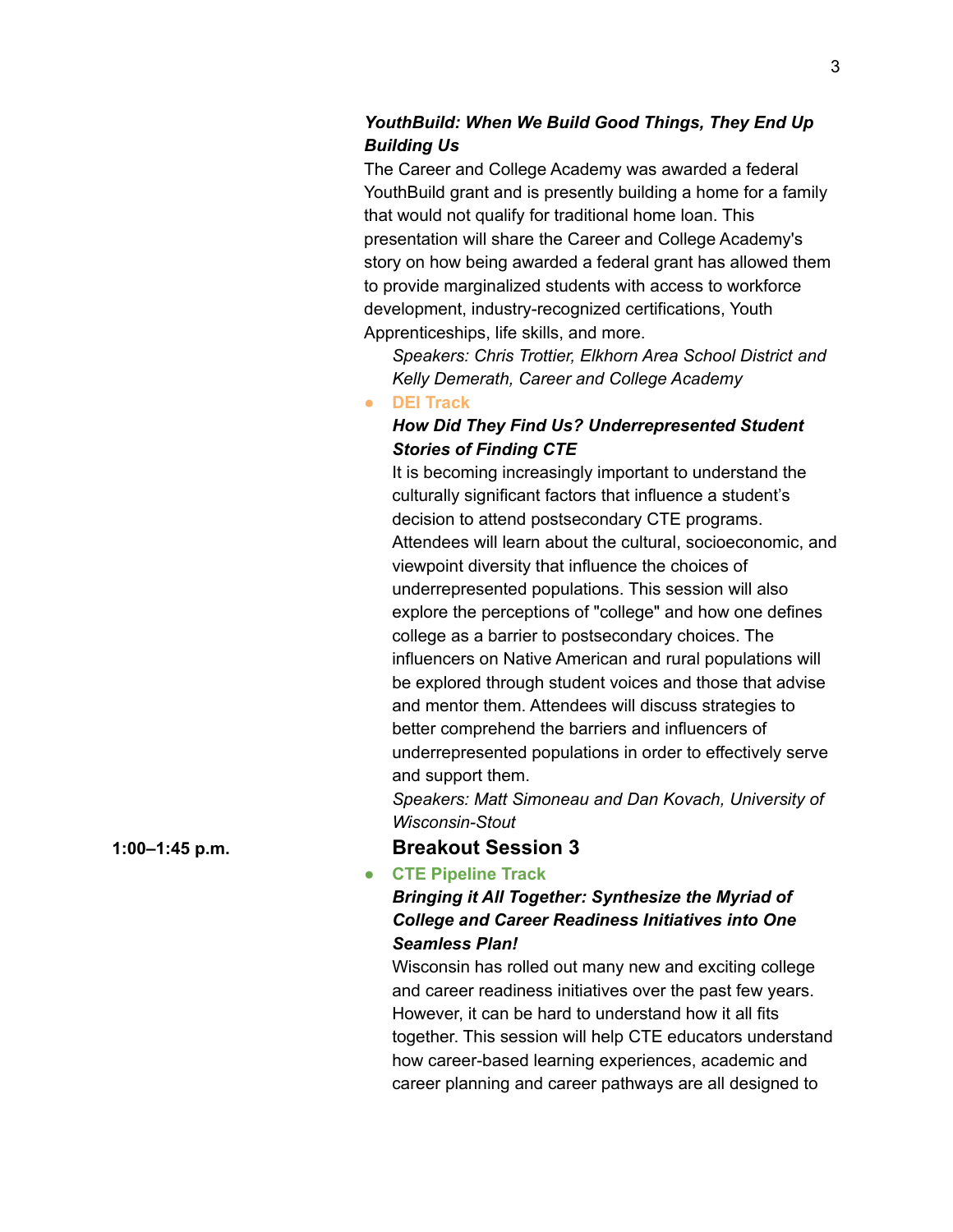come together to help your students graduate college, career and community ready! *Speaker: Karin Smith, Wisconsin Department of Public Instruction*

**● Meeting Employer Needs Track**

# *Regional Career Pathways: Building Connections to Success*

This session will provide an update on the work being done at the state level on regional career pathways in Wisconsin, as well as a deep dive on the specific pathways built in the MadREP region. We'll discuss the collaborative work with employers to build pathways and the outcomes of this process. We'll also review the collaboration across K12 and postsecondary education to bring the process full circle.

*Speakers: Annette Kornell and Gene Dalhoff, Madison Regional Economic Partnership (MadREP); Joel Mindham, CESA 5*

#### **● Funding Track**

#### *CTE Incentive Grants*

Learn more about how CTE Incentive Grants support and strengthen the quality of CTE programming. The results in these industry-recognized certifications help mitigate workforce shortages throughout the state of Wisconsin. School districts may apply for the \$6.5 million available funding for each pupil, at a max of \$1,000 per pupil, that earns a regular high school diploma or technical education high school diploma and a certification from the current approved CTE Technical Incentive Grant Certification list. Learn how your school district can begin offering CTE programs that lead to state-approved credentials and the process in which your school district can receive this grant funding.

*Speakers: Becky Kikkert,* Wisconsin Department of Workforce Development

#### **● DEI Track**

# *In Order to Build Inclusion, Access, Equity, and Diversity in Your Programs You Will Need to Step Outside of Your Current Box*

Inclusion, Access, Equity, and Diversity are topics that all educational organizations face. Finding strong mentors from different backgrounds and experiences can help your organization think outside the box for solutions to these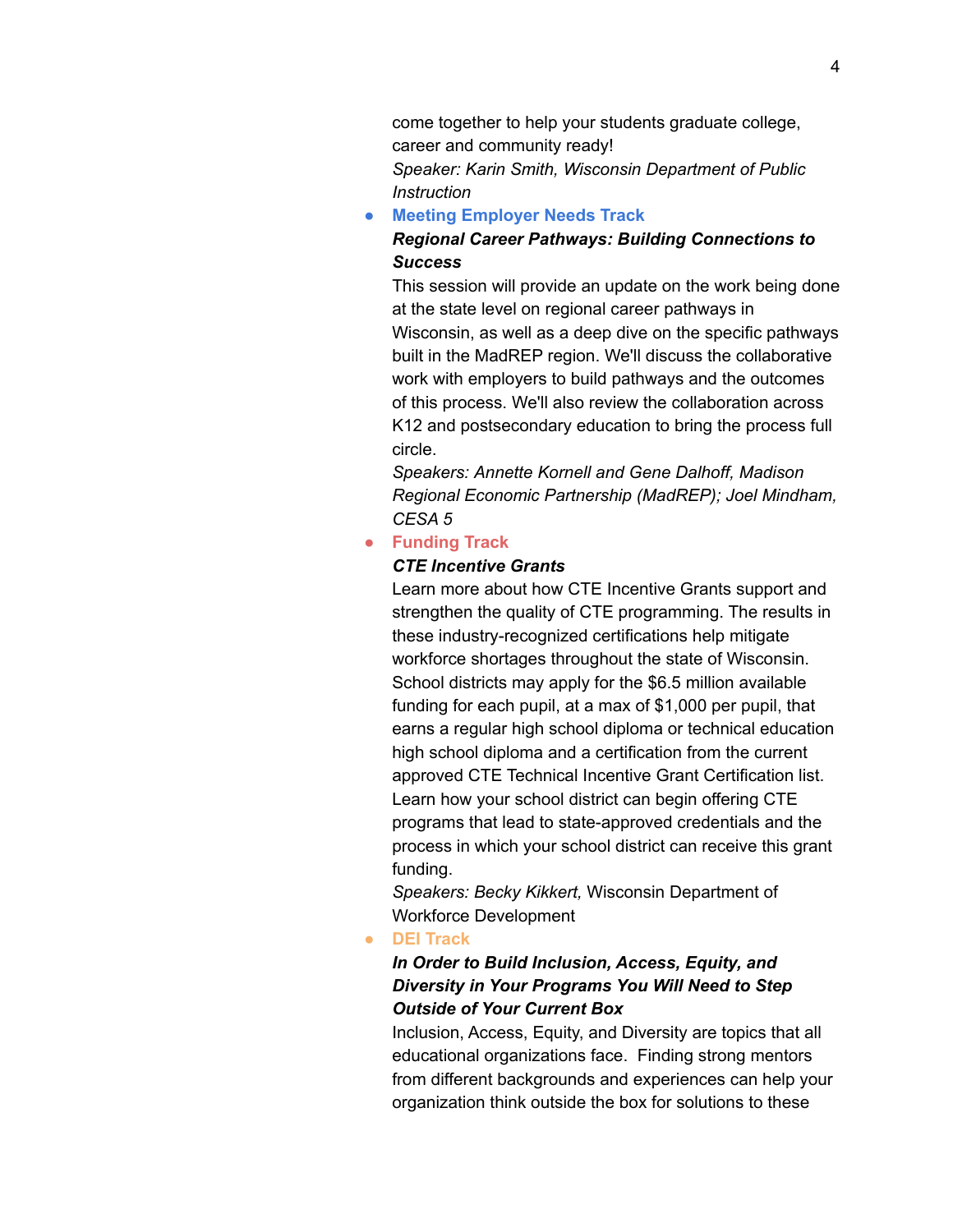problems. Learning from people who have different barriers than you do will help you think creatively about Inclusion, Access, Equity, and Diversity within your system. *Speaker: James Michlig*

#### **2:00–2:45 p.m. Breakout Session 4**

## **● CTE Pipeline Track** *Invest in Our Community! ACTE Region III Teach CTE Campaign*

ACTE's Region III conducted research as a part of a 2017 Opportunity grant supported by ACTE to shed some light on our six-state area (Illinois, Indiana, Iowa, Minnesota, Missouri, and Wisconsin) needs for CTE educators. As a result of this work, the Region has started a media campaign to recruit secondary and college students to become CTE teachers and to recruit industry professionals to become instructors. Teach CTE! is a campaign designed to bring awareness to the teacher shortage in CTE in Region III with a public service announcement competition across our six-state region. The session will share the campaign, Region III Teach CTE materials, and information on how Wisconsin classrooms can be a part of that investment!

*Speakers: Lisa Stange, Region III Vice President, ACTE; Shari Hernandez*

#### **● Meeting Employer Needs Track**

#### *Business Partnerships — Panel*

Skilled labor supply and demand will not reach equilibrium for multiple decades due to a host of long-term demographic issues, so employers of all industries need to look strategically for partnerships that can help provide a constant flow of skilled talent. High-quality CTE programs are one of the key solutions to overcoming these challenges by ensuring students have the skills needed to compete in an ever-evolving workforce, which includes areas such as automation, robotics, and big data. Learn how technical colleges in Wisconsin are partnering with each other, local high schools, and business and industry to forge strategic relationships that can support current and future skilled employment needs.

*Speakers: Roger Stanford, Western Technical College; Kristopher Gengler, Ashley Furniture Industries; Matt Kirchner, Lab Midwest*